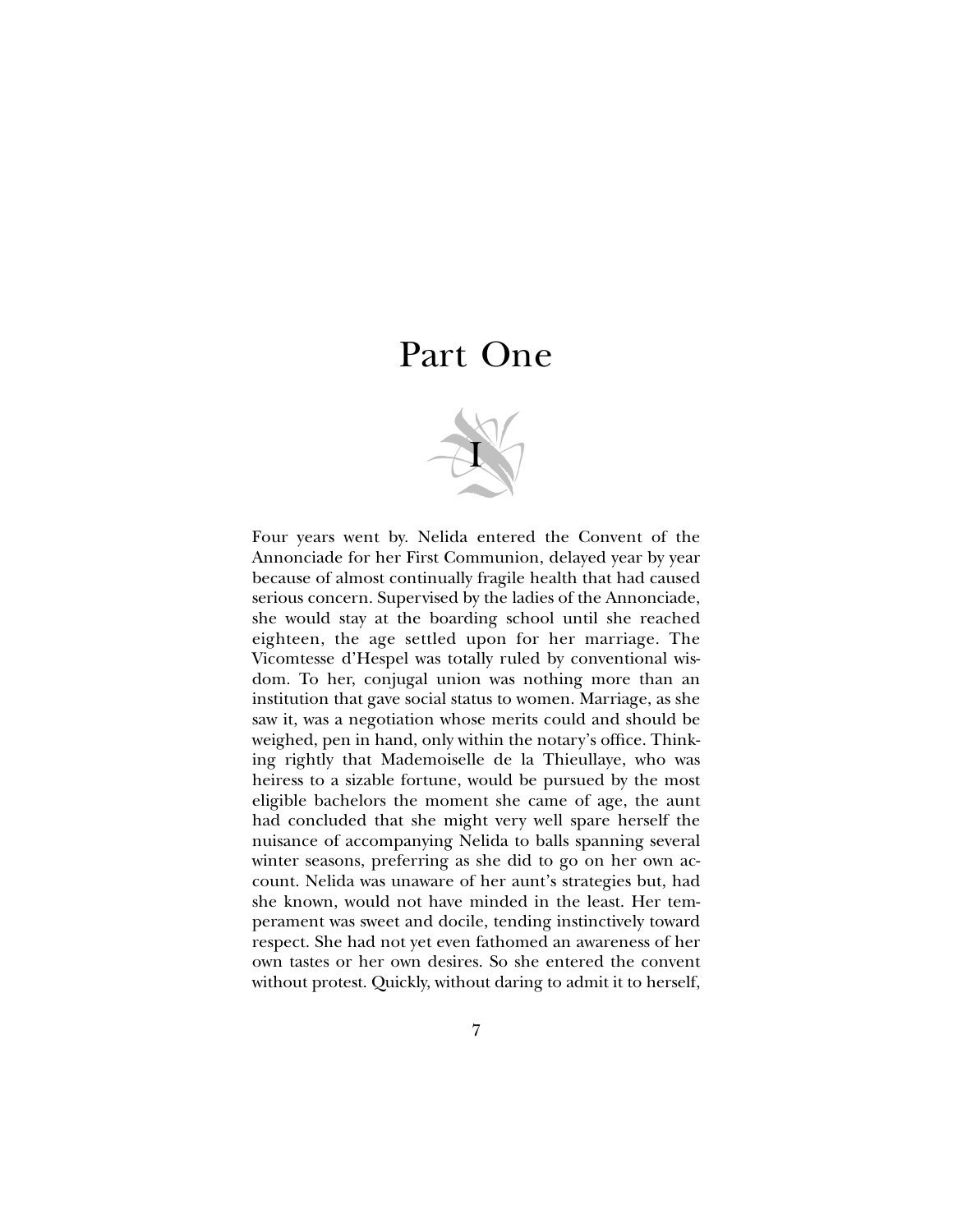she became happier there than she had been in her aunt's home.

Communal religious life holds a solemn charm that attracts and seduces fertile imaginations. All those beings joined into a single being, the hidden rule to which all incline, the silence on every lip, the obedience, quiescence of will in every heart; young women shrouded in mourning and singing funereal canticles in honeyed voices, the organ's powerful tones vibrating beneath tentative fingers; all religion's severities draped with tender grace; a certain ineffable mixture, ultimately, of joy and sadness, humility and ecstasy revealed in faces of melancholic serenity. All these things, as if by surprise, captivate the transported senses and take hold of the heart. More than others, Nelida wanted to be penetrated by this poetry of the cloister. Gifted with an exquisite sensibility, she had a trusting soul susceptible to mystical transports. The gentle child who one fine June day seemed white as the water lilies, supple as the reeds of Hespel pond, the frightened rebel who ran with a boy through the countryside without fear or shame became a calm and serious young woman of incredible beauty. But no spring roses bloomed on her cheek. Youth's confident smile didn't part her reticent lips. Her walk was listless, her voice full of tears. Slow to rise, her eyelids revealed a shattered expression, heavy with a dread that seemed to plead for mercy. One might assume that her whole being inclined toward suffering.

With the practiced eye of woman and nun, the Mother Superior of the convent took note of the extreme sensitivity of the fragile creature given to her care and became a kind of guardian to her. Rather than having her sleep in the dormitory, she had a small cell next to her own prepared, which was done with uncommon care. The mahogany bed was wrapped in muslin curtains; a strip of rug, actually quite narrow and thin for fear of scandalizing convent sisters unaccustomed to such refinements, was spread at the foot of the bed so that the young girl might kneel there morning and evening without feeling the cold flagstone too sharply.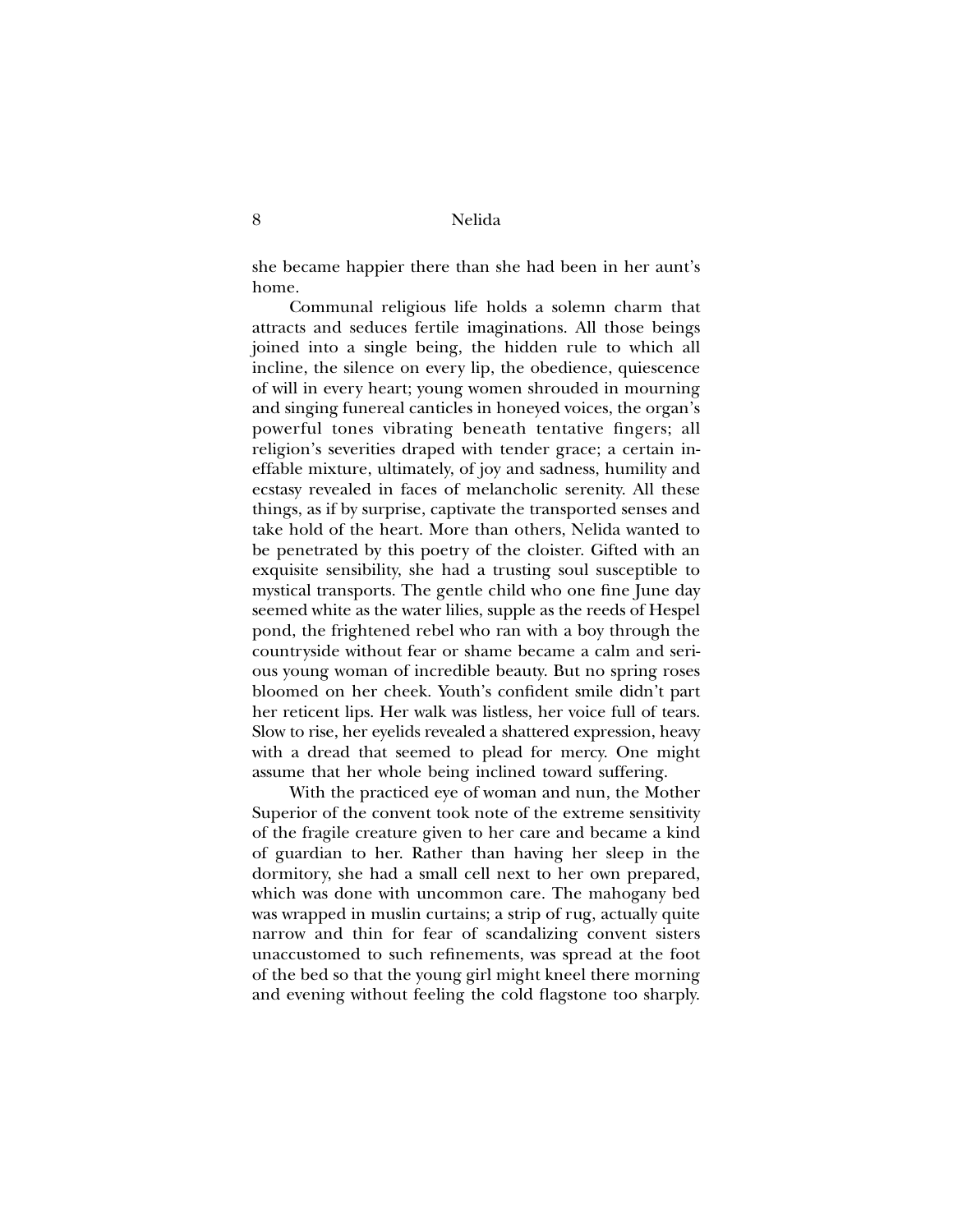At the head of the bed, the Mother Superior herself had hung a finely carved, ivory crucifix; across from it, a Madonna by Raphael adorned the bare wall. Unheard of in the austerity of a monastery, the nun had two pots of white heather from the garden placed beneath the holy image, as if to honor it more fully, and ordered that they be replaced when they showed signs of fading. A dressing table and mirror with two fig-wood chairs completed the room's furnishings; its single window opened onto a lime-tree bower planted in staggered rows, just then in full blossom and exhaling a sweet perfume.

When she moved Nelida into this cubbyhole, the Mother Superior handed her the key to a cabinet of about thirty books not part of the boarding school library. It was a secret treasure all too suited to the girl's dreamy tendencies by authors more fervent than they were orthodox, more beguiled than convinced, who drew out of doctrine only such nectar as could be distilled into honey, who understood the Gospel only in terms of Magdalene's perfumes or John's blond head resting on Christ's tender breast, and who spoke freely, using soft terms of endearment, about the ardors of the divine love consuming them. Nelida made full use of the freedom she had been given. The uncommon appeal of these stirring books, with their sensuous ecstasies and ravishments in God, thrust so suddenly without preparation or counterweight upon her eager imagination and youthful instincts that were just beginning to awaken, caused enormous turmoil in her mind. The dithyrambic effusions of these Theresas, Chantals, Liguoris on the breast of their bridegroom or celestial friend affected her like intoxicating music, plunging her soul and senses into voluptuous daydreams. She was soon absorbed in these readings to the point that she viewed her regular studies and the prattle of her classmates with mortal dread. Moreover, she was not attracted to a single girl among them. Most were noble and wealthy young ladies like herself, but so arrogant, so besotted with their own nobility and money as to be of no interest. All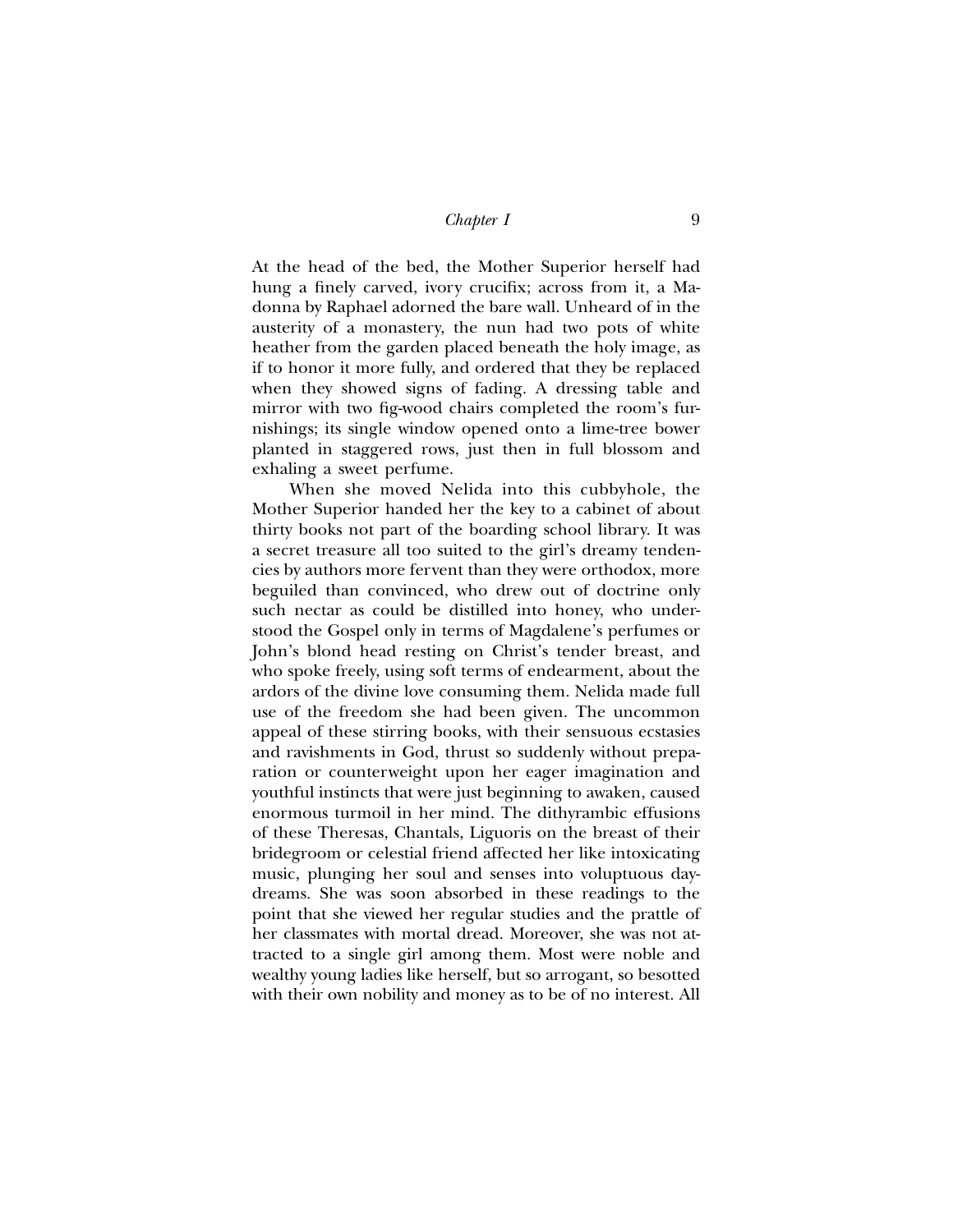were unhappy to be in the convent, all chafed to leave, and all spoke, gushing vainly, of nothing but the splendors of the paternal estate and the countless pleasures that waited for them.

The Mother Superior came almost daily at the end of her duties to sit beside Nelida, already in bed, and chat with her, perhaps about the approaching First Communion, or about the dangers of the world in which the young girl would live, or about her readings, explaining symbols and hidden meanings from an unusually high-minded perspective marked by persuasiveness and eloquence. As the days went by, the nun took greater and greater interest in her pupil who, for her part, was passionately drawn to her mentor. Mother Saint Elizabeth, which was her name, had carried an illustrious name in the world. Beneath the modesty of the nun's habit and linen headband, one could still easily see in her an involuntarily aristocratic bearing, the kind that gives women a great birthright and great beauty. She was, however, no longer beautiful, although scarcely thirty years old; she had suffered too much. Her oval face might have expressed perfect purity, but grief had wasted her cheeks. Her straight and proud nose, the fine molding of her pale lips, suggested statuary's noblest forms, but her hard, dark, intense eyes sank deeply in their sockets, and her forehead was lined with wrinkles that deepened alarmingly at the slightest gathering of her thick eyebrows. Everything about her bore the traces of a violent battle of passions dominated rather than appeased. When she moved to the chancel, tall and a little bowed under her long black veils, a silver cross gleaming on her breast, she elicited a mixture of respect, amazement, curiosity, and fear; she exuded a hidden strength that both drew others to her and pushed them away. A spectator might see revealed in her a great destiny that had been shattered.

One evening, returning later than usual from a supervisory visit to the dormitories, she saw light coming from Nelida's cell. Irritated by such disobedience and abuse of privilege from the girl, she entered abruptly, a harsh word of reproach on her lips. But an unexpected scene made her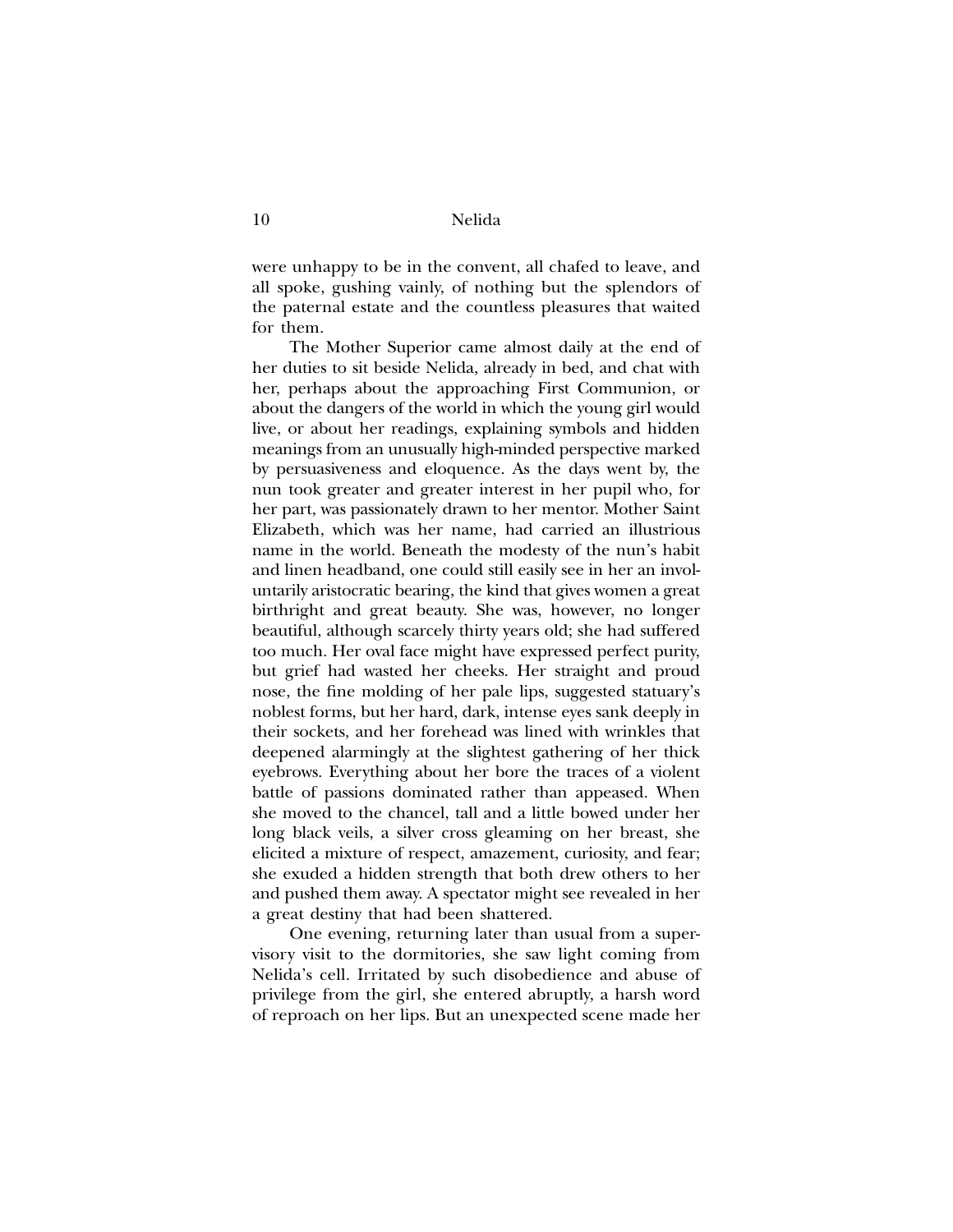anger vanish. In her nightgown, Nelida was kneeling at the foot of the crucifix, her hands joined, eyes uplifted, face bathed in tears. Her loosened hair fell in heavy waves over her white gown; her two bare feet were just visible beneath the pristine folds that totally enveloped her. A little lamp on the floor glimmered unsteadily over her, sketching her silhouette faintly in the small cell's somber depths. She resembled a grief-stricken Mary beside the empty tomb or one of the angels—as they appeared in Florence's Church of Saint Mark to the blessed brother of Fiesole—grieving for humanity's sins. For a long time Mother Saint Elizabeth stood still and contemplated her favored child, who was so lost in intense prayer that she didn't see or hear anything around her. Then, moved by respect for the mysterious union between a soul free of blemish and the God of love, the nun also knelt. For several minutes, these two women, one who had let go of all earthly hopes, the other just setting her foot on life's threshold, sent the same prayer heavenward.

They stood up at the same time and, without a word, fell into each other's arms. "What is it?" Mother Saint Elizabeth finally asked in a kind voice, forgetting she had come to issue a reprimand. "Why are you all in tears? Do you have some heartache I don't know about? Are you hiding something from me, Nelida?"

"Nothing in the world, Holy Mother!" the girl answered with convincing honesty.

"But these tears, this prayer so late in the night?"

"I'm hurting, Holy Mother," the child answered. "I'm hurting a lot."

"Why not tell me about it sooner? Why not confide your trouble in me?"

The nun had sat down near the bed. Nelida came to sit at her feet and, taking one of the nun's hands in her own, marked it with her burning lips.

"Are you unhappy to be here?" Mother Saint Elizabeth went on, seeing that the girl maintained her silence.

"Could you even think such a thing?" Nelida asked. "On the contrary, all my fear is about leaving here too soon.